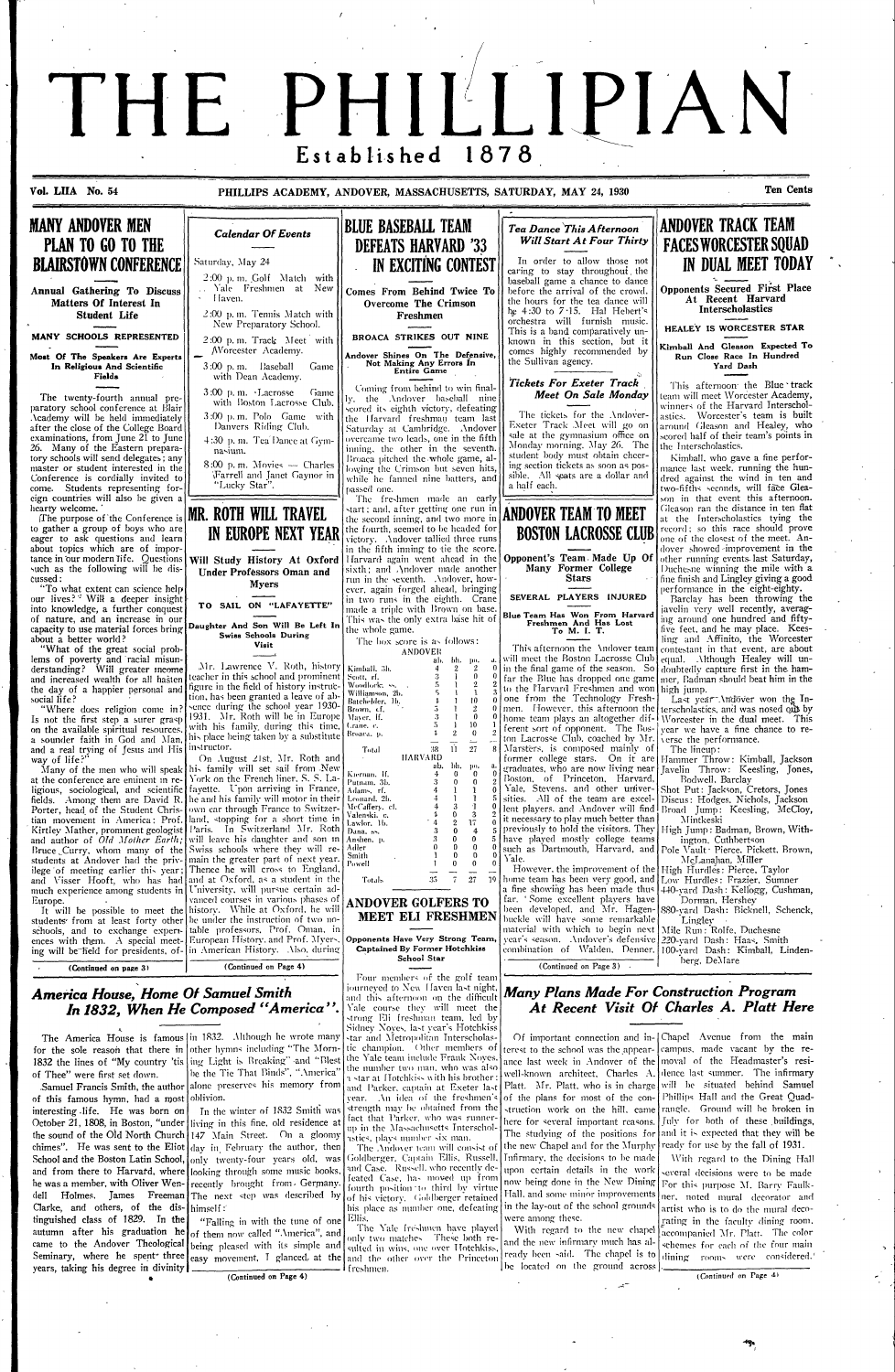#### PAGE TWO

#### SATURDAY MAY 24 1930

|                                                                                                |                                                                                                                             |                                                                                                                                                     |                                                                                                         | ULIULUAI, MAI 44, 1990                                                       |
|------------------------------------------------------------------------------------------------|-----------------------------------------------------------------------------------------------------------------------------|-----------------------------------------------------------------------------------------------------------------------------------------------------|---------------------------------------------------------------------------------------------------------|------------------------------------------------------------------------------|
| THE PHILLIPIAN                                                                                 |                                                                                                                             |                                                                                                                                                     | S. S. PIERCE'S                                                                                          | Nu e.                                                                        |
|                                                                                                | <b>COMMUNICATION</b>                                                                                                        | <b>IN PASSING</b>                                                                                                                                   |                                                                                                         | R<br>$\bf C$<br>E<br><b>AARAMAN</b>                                          |
| <b>BOARD OF DIRECTORS</b>                                                                      |                                                                                                                             |                                                                                                                                                     | New England Box                                                                                         | ${\bf R}$<br>M                                                               |
| Editor-in-Chief                                                                                |                                                                                                                             | On a recent foraging expedition   It will be a sad day when we shall                                                                                | of Delicacies                                                                                           | <b>CRAYOL</b><br>A<br>E                                                      |
| LEE PEROT HOWARD, '31<br><b>Business Manager</b>                                               |                                                                                                                             | to the Library for the latest issue have to admit that our newspaper                                                                                |                                                                                                         | Y<br><b>GOLD MEDAT</b><br>M                                                  |
| JOSEPH T. LAMBIE, '29                                                                          |                                                                                                                             | of Collier's Weekly, we were has changed from a school digest                                                                                       | <b>BAD</b><br><b>ISS 100</b>                                                                            | $\mathbf 0$<br>EIGHT WAS COLORED<br>$\bf{B}$<br>SCHOOL <i>CRAYDNS</i>        |
| Managing Editor<br>JAMES PHILLIPS LARDNER, '31                                                 |                                                                                                                             | astounded and amused to learn that into a muddle of haberdashery<br>the subscriptions to the above-men- propaganda. Precarious though               |                                                                                                         | E<br>L<br>FOR EDUCATIONAL COLOR WORK                                         |
| Assignment Editor                                                                              |                                                                                                                             | tioned magazine, along with that of   matters were last Wednesday, the                                                                              |                                                                                                         | $\overline{\textbf{R}}$<br>A<br><b>CLEAK COMMET COAVENHAT</b>                |
| ARTHUR MÜRRAY PRESTON, '31<br>Circulation Manager                                              |                                                                                                                             | Life, the only humorous magazine danger is all over now. The white                                                                                  |                                                                                                         | When you wish to make a small in-                                            |
| FRANK II. PLATT, 2ND, '31                                                                      |                                                                                                                             | in the school (for who considers   flannel is also all over, and the prom)                                                                          |                                                                                                         | expensive gift to the little folks at<br>home, you will be sure to please if |
| Senior Editors<br>R. J. WALSH, JR., 29 T. A. HELLMAN, '30                                      |                                                                                                                             | Punch as amusing except to those [isn't going to be "Bohemian and]                                                                                  |                                                                                                         | you present a box of CRAYOLA<br>Wax Crayon.                                  |
| R. J. Stern, '30                                                                               |                                                                                                                             | A. H. BRADFORD, 30 L. MITCHELL, JR., 30 who have an English sense of seedy" after all. You can fool                                                 | A box brimful of famed New Eng-                                                                         | Kiddies love to color and you will                                           |
| D. C. CORY. '30<br>B. M. GELSER, '30 C. P. WILLIAMSON, '30                                     |                                                                                                                             | humor), had been withdrawn. Up- some of the people all of the time,                                                                                 | land delicacies. An excellent gift.                                                                     | find various assortments of CRAY-<br>OLA at any of the leading station-      |
| <b>Assistant Managing Editor</b><br>LAMAN SPITZER, JR., '31                                    |                                                                                                                             | on inquiring, we learned that the and all of the people some of the                                                                                 | Three sizes \$5, \$10, \$15.                                                                            | ers and chain stores.<br>NO. 8 CRAYOLA                                       |
| In Passing Editor                                                                              | from the beauty of the Reading people all of the time.                                                                      | magazines censored ' "detracted time, but you can't fool all of the                                                                                 | The S. S. Pierce Box No. 5 contains<br>Vermont maple syrup, oven-baked                                  | Contains eight sticks of the stand-                                          |
| INNIS S. BROMEHLD, '30                                                                         | Room". It seemed that Collier's [                                                                                           | $\mathcal{L}$ $\mathcal{L}$ think, nor do we hesitate to                                                                                            | beans, brown bread, piccalilli, golden<br>bantam corn, pea soup, clam chowder,                          | ard colors for coloring outline draw-<br>ings, maps, etc.                    |
| flumni Editor<br>JOHN C. FUESS, '31                                                            |                                                                                                                             | was so popular that the covers were   sav, that two proms should have                                                                               | succotash, cranberry sauce, fish deli-                                                                  | NO. 24 CRAYOLA<br>Contains twenty-four sticks of bril-                       |
| Associate Editors                                                                              |                                                                                                                             | always torn off, and thus the been arranged. Tuxedos could hold                                                                                     | cacies, Boston corned beef hash, quince<br>jelly, beach plum jelly, \$5.00.                             | liant huesfor Mother, Sister and                                             |
| H. P. BRIGHTWELL, JR., '31<br>H. TOWNEND, '31<br>$W. K$ Dopp, $31$                             |                                                                                                                             | rhythmic beauty of that Salama- forth in Borden Hall, and white                                                                                     | Send for descriptive circular                                                                           | the other fellow's Sister for stencil-<br>ling and painting on fabrics. Get  |
| S. G. WOLF, JR., '31<br>R. P. GRIFFING, JR., '31 R. D. CASE, '32                               |                                                                                                                             | gundi called the Reading Room Hannels in Peabody House. Be-                                                                                         | Mail orders filled everywhere.                                                                          | your best girl to decorate a cushion<br>for your den-Stencilling instruc-    |
| G. A. HILL, '32<br>J. D. HEGEMAN, '31                                                          | was destroyed.                                                                                                              | tween dances, the opposing groups                                                                                                                   |                                                                                                         | tions on request.                                                            |
| Assistant Business Manager<br>KING HOWARD, '31                                                 |                                                                                                                             | Once the Faculty has made up its   might run back and forth hurling  <br>mind about anything, we doubt that   invectives at each other. In this way | S. S. PIERCE CO.                                                                                        | MADE BY<br>BINNEY & SMITH CO.                                                |
| <b>Business Board</b>                                                                          |                                                                                                                             | it can be stirred from its decision. everyone could be "captain", and                                                                               | Importers and Grocers.                                                                                  | # 41 EAST 42ND ST. NEW YORK                                                  |
| L. THURBER, '30<br>G. C. BURKE, '30<br>W. B. WING, '30<br>J. E. DRICK, '30                     | Nevertheless, if our faculty is be- "play" at the same time.                                                                |                                                                                                                                                     | ESTABLISHED 1831                                                                                        |                                                                              |
| G. S. HAYES, '30<br>R. H. CORY, JR.,<br>'31<br>R. E. GNADE, '31<br>J. R. NEWELL, '30           | hind this move to rob the Library of [                                                                                      | At any rate, we must not lose                                                                                                                       | <b>Boston</b>                                                                                           | The COMMUNITY CUPBOARD                                                       |
| T. D. PRATT. '30                                                                               | W. E. KEENEY, '32 its only current, popular weeklies, sight of the lilies, and how they                                     |                                                                                                                                                     |                                                                                                         | and LUNCHEONETTE                                                             |
| JOHN F. TAYLOR. '31                                                                            |                                                                                                                             | may we suggest (this is heresy, but   grow. They toil not, neither do]                                                                              |                                                                                                         | 26 SALEM ST., ANDOVER                                                        |
| day during the school year.                                                                    |                                                                                                                             | Published every Wednesday and Satur- we still suggest) that there are five they spin. What one of us, in all                                        |                                                                                                         | Opposite Brothers Field                                                      |
| THE PHILLIPIAN invites communications,                                                         |                                                                                                                             | active. competent guardians who his glory, could be arrayed like one                                                                                |                                                                                                         |                                                                              |
| but does not assume responsibility for the                                                     | supposedly know their business. But of these?<br>sentiments expressed therein. All com- any guardian, no matter how strict. |                                                                                                                                                     |                                                                                                         | "THE WHATNOT"                                                                |
| munications must be signed, although the                                                       |                                                                                                                             | would allow their wards the Sat- As the spring progresses we are                                                                                    |                                                                                                         | "We Sell 'most Everything"                                                   |
| name of the author will be withheld from<br>publication if he so desires.                      |                                                                                                                             | urday Evening Post. Collier's, Life, pleased to note the rapidity with                                                                              |                                                                                                         | 6 PARK ST.<br>ANDOVER, MASS.                                                 |
| NOTICE TO ADVERTISERS                                                                          |                                                                                                                             | or the daily newspaper. Of the which the new Quadrangle is taking                                                                                   |                                                                                                         |                                                                              |
| To insure change of advertisement, copy<br>must be received not later than noon of             |                                                                                                                             | four mentioned literary achieve- form. We are in doubt about one                                                                                    |                                                                                                         | W. H. WELCH COMPANY                                                          |
| day preceding publication.                                                                     |                                                                                                                             | ments, soon the only one seen in thing, though: Are Seniors going                                                                                   | HE NEVER USED OLEAQUA, DON'T LET<br>THIS HAPPEN TO "U"                                                  | Established 1885<br>Plumbing - Heating - Ventilating                         |
| Terms: \$3.50 per year: \$1.50 per tegm.                                                       |                                                                                                                             | our library will be the Boston Daily to be allowed to smoke on those                                                                                | Oleaqua is both tonic and dressing.                                                                     | <b>MAIN OFFICE</b><br><b>BRANCH OFFICE</b>                                   |
| Entered at the Andover Post Office as                                                          | Herald.                                                                                                                     | benches next year, or are such priv-<br>ileges to be confined to the old Se-                                                                        | keeps the hair smoothly brushed all day                                                                 | ANDOVER, MASS.<br>BOSTON, MASS.                                              |
| second-class matter.                                                                           | We roamed thru the Reference<br>and Reading Rooms and noted                                                                 | nior Fence?                                                                                                                                         | long. Used only two or three times for<br>this purpose. Oleaqua is at the same                          |                                                                              |
| Unjust Tradition                                                                               | some of the magazines on the                                                                                                |                                                                                                                                                     | time exceedingly beneficial. Its properties<br>as dandruff remover are exceptional. Full                | The Maywood                                                                  |
|                                                                                                | shelves. Among the more ignored                                                                                             | Whenever we attend a lecture,                                                                                                                       | directions accompany each bottle.                                                                       | 89 Main Street                                                               |
| In an institution of this sort, in<br>which the method of doing most                           | were: Adult Education and the                                                                                               | which is seldom enough to be sure.                                                                                                                  | Bennie's Barber Shop                                                                                    | <b>Large Airy Rooms</b><br><b>Delicious Home Cooked Meals</b>                |
| everything is bound to be tradition-                                                           | Library. Art and Archaeology,                                                                                               | we are somewhat irritated by the                                                                                                                    | Hartigan's Drug Store                                                                                   | Telephone 81082                                                              |
| al, there must naturally arise among<br>the various systems some methods                       | Forum, six chemistry Works, The great rush of autograph-seekers                                                             |                                                                                                                                                     |                                                                                                         |                                                                              |
| which prove impracticable in the                                                               | Manchester Guardian Weekly, Our                                                                                             | who pile upon the stage at the con-<br>clusion of the talk. The speaker is!                                                                         |                                                                                                         |                                                                              |
| passage of time, but about which                                                               | Dumb Animals, and the London                                                                                                | nearly always greatly rushed to                                                                                                                     | LOUIS M. HUNTRESS                                                                                       |                                                                              |
| nothing is done because of the re-                                                             | Times Literary Supplement. Of<br>spect naturally and rightfully due these, when the weeding comes, the                      | catch his train, and is, besides, often                                                                                                             | <b>PHOTOGRAPHER</b>                                                                                     |                                                                              |
|                                                                                                | tradition. One such method is, we only one that will probably be read from refusing the demands of the                      | quite tired. Courtesy keeps him                                                                                                                     | This is an excellent time for you to arrange for a sitting.                                             |                                                                              |
| believe, the present archaic and                                                               | will be the 'Forum.                                                                                                         | autograph collectors, and he is                                                                                                                     |                                                                                                         |                                                                              |
| unjust manner of electing the Ed-<br>itor of the Pat Pourri As the sys-                        | We saw on the shelves of the                                                                                                | therefore compelled to remain sign-                                                                                                                 | There are always a good many who want photographs in the<br>spring to exchange with seniors and others. |                                                                              |
| tem now stands this election is pure-                                                          | Reading Room books of all types. right up to the very moment of de-                                                         | ing his name to cards or programs                                                                                                                   | Please make your appointment                                                                            |                                                                              |
| ly a popularity contest. Anyone in                                                             | binding and contents, that ranged parture.                                                                                  |                                                                                                                                                     | $-$ NOW $-$                                                                                             |                                                                              |
| the Upper Middle Class is an eli-<br>gible candidate whether he has                            | from "The Three Musketeers" to                                                                                              |                                                                                                                                                     | Re-orders now finished in short time.                                                                   |                                                                              |
| made the board or not. All that is                                                             | "The Mentality of Apes", embrac- ANDOVER TEAM WINS                                                                          |                                                                                                                                                     |                                                                                                         |                                                                              |
| necessary is for a student to turn                                                             | ing even humor "Absurd!!" did                                                                                               | IN CLOSE GOLF MATCH                                                                                                                                 |                                                                                                         |                                                                              |
| in his name and then wait for the<br>class to elect him. Obviously there-                      | we hear someone say? Well, we<br>entirely agree with you. The new Most Of Individual Contests Were                          |                                                                                                                                                     | Dine at the                                                                                             |                                                                              |
| fore it is of absolutely no advan-                                                             | library was opened with a rush and                                                                                          | Won After Unusually Long                                                                                                                            | ANDOVER LUNCH                                                                                           |                                                                              |
| tage in securing this office to have<br>$H_{\text{bol}} = 1$ <sup>n</sup> the $D_{\text{bol}}$ | we fear that the unwanted has                                                                                               | <b>Struggles</b>                                                                                                                                    | JUST WONDERFUL FOOD AND OUICK SERVICE                                                                   |                                                                              |

"heeled" the *Pot Pourri*.<br>  $\sqrt{\text{well-likelihood}}$  fellow with absolute- $\mathbf{H}$ rept in-The desire to make the Wednesday afternoon the An-Telephone 8553 11 Main Street institution perfect, and in doing so - ly no literary ability and a total dover golf team defeated the Andover Country Club 6-3, but in lack of experience with the publica- to resort to Puritanical measures. tion, stands a far better chance than But to sum up our cases against PRINCETON SUMMER SCHOOL spite of the score the contest was by a fellow who can write passably far the closest of the season, most this outrage, may we say that we well, who knows through contact of the individual matches being won Opens its 39th season, July 28, 1930 feel that the withdrawal of "Life" what the work of the editor amounts on the last hole or on extra holes. Prepares boys for the September college entrance and and "Collier's" from the library to, who knows how the var-Goldberger, number one man, lost school entrance and "make-up" examinations. ious tasks and departments can be shelves should be put before the to Eaton, the club champion, two Conditions favorable to work, single rooms, small best run and improved upon, and student body, as they are the ones down, and his partner Ellis was declasses, experienced tutors, each tutor supervising the feated on the nineteenth hole. The who, finally, has shown an interest who read them. By this, we don't "studies" in his subjects. in the year book by "heeling" for country club pair won the foursome mean that every Library change it for two and a half terms. on the twenty-second hole after a For Booklet address should be voted upon by the stu-Perhaps there are, though we very hard fight Here Andover S. Harrison Thomson, Ph.D... dents themselves, but that good question it, certain advantages in started winning, and Russell won Princeton, N. J. his match on the eighteenth hole. having the class elect the head of solid, common sense should be used the Pot Pourri Certainly, however, Case his partner was forced to play before radical changes are made. there are not any advantages in althree extra holes before he was vic-The STRATFORD SHOP And we insist that in some way or lowing the whole class to be elitorious, and these two won the fouranother those responsible for the gible for the office. For the good some match on the last green. An-Soda, Confectionery, Sandwiches, change will realize their mistake. of the publication itself, it seems dover's number five player. Law-Magazines, Circulating Library only fair to limit the number of asrenee, also had a close contest, winand restore to us "Collier's" and "THE WARWICK"-Rooms and Dining Room. Food "As You Like<br>It." Tel. 81186-81286 pirants to those who previously sucning on the final hole. Bartow was "Life". ceeded in securing membership on the only one who did not experience the board Quite possibly it is too any difficulty, and was victorious late to effect a change in the matter **Some Recent Additions** four and three. The Blue easily this year, but next year something won the foursome match. To The Library **RAPID PREPARATION FOR** certainly ought to be done. In spite of the fact that the **COLLEGE BOARD EXAMINATIONS** championship tees were being used. Clampett-Luther Burbank. Tuxedos Will Be Worn making the course longer, and that Hingston-Instinct and Intelligence Thorough individual instruction under efficient masters. To The Junior Promenade Keyserling. Count-Europe<br>Bonsels, Waldemar-An Indian preferred lies are no longer allowed. which also added to the difficulty. Not more than two pupils in a class.  $\tilde{f}^{\dagger}$ Pupils taught how to study. Instruction fitted to the the team played fine golf, and all At the re-vote held in front of Tourney requirements of the particular boy, turned in good scores with the ex-Weed-Butterflies ception of Goldberger, who was not A Catalog will be sent on request.<br>Write the Principal about your<br>particular problem. McCurdy, Robert-Garden Flow-STUDENTS MAY BEGIN up to his usual form. AT ANY TIME ers A return match will probably be FREDERIC L. BROWN, Principal Brown---Forest Products played with the opponents in the 38 West 69th Street New York Robinson-Confederate Privateers. Inear future.

the Chapel last Thursday morning for the purpose of deciding the white flannel-tuxedo contest, the supporters of tuxedos won by a majority vote.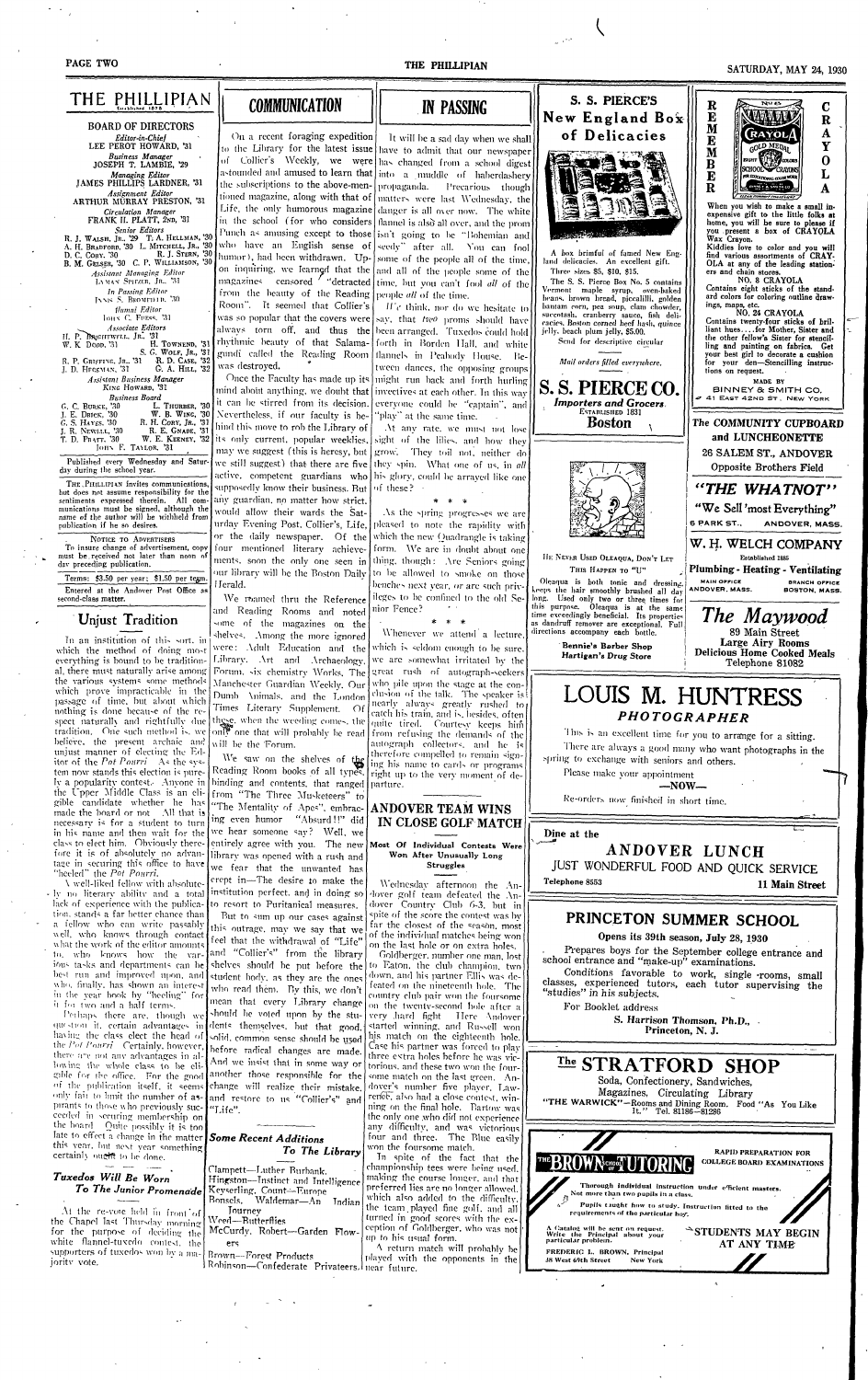THE PHILLIPIAN

PAGE THREE



O